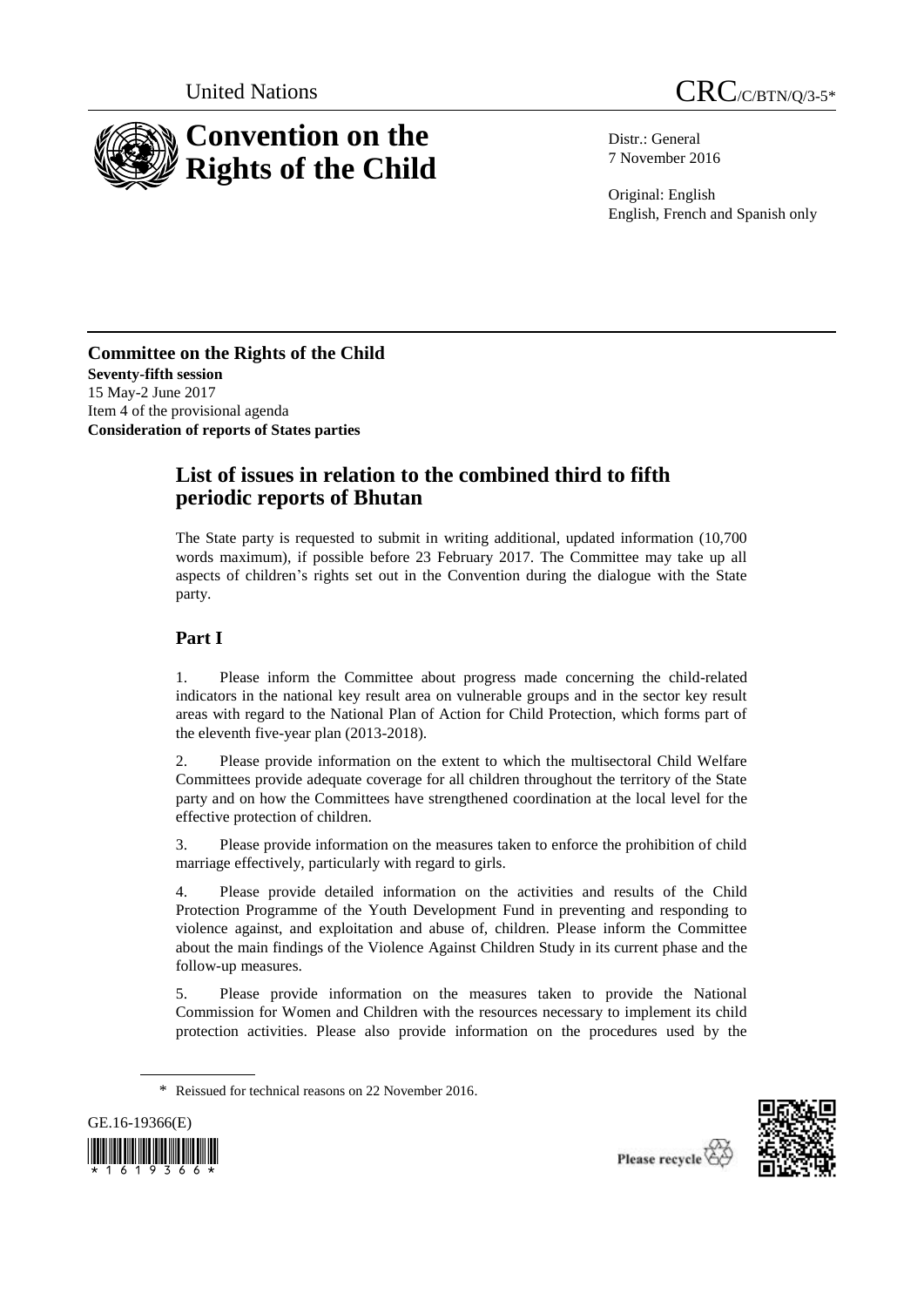Commission and by the civil society organization Respect, Educate, Nurture and Empower Women (RENEW) and its community-based network of volunteers, when receiving, processing and referring cases of violations of children's rights.

6. Please provide information on the measures taken to make primary education compulsory for all children under the jurisdiction of the State party. Please inform the Committee about the measures taken to promote girls' representation in the final years of secondary school and at tertiary level.

7. Please inform the Committee about the measures taken to regulate the emerging private education sector. Please clarify how the residential central schools, provided for in the draft education blueprint and which will require children as young as 6 to live in boarding schools, will respect the students' right not to be separated from their families.

8. Please inform the Committee how the National Education Plan promotes inclusive education for children with disabilities, including vocational training, and indicate what measures have been taken to adapt school infrastructure to the specific requirements of those children.

9. Please explain how the right to education, enshrined in the Constitution, is effectively ensured to all children of Nepalese ethnic origin (*Lhotshampas*).

10. Please provide information on the activities of the multisectoral child labour task force to combat child labour (beyond training labour inspectors) and on the status of the system for receiving complaints concerning child labour. With reference to paragraphs 287 and 288 of the State party report (CRC/C/BTN/3-5), please explain how the minimum working age of 13 does not interfere with the minimum mandatory education period of 11 years.

11. Please provide information on the measures taken to separate children from adults in all places of detention and on the activities undertaken to facilitate the reintegration into society of children in conflict with the law after their release.

### **Part II**

12. The Committee invites the State party to provide a brief update (no more than three pages) on the information presented in its report with regard to:

- (a) New bills or laws, and their respective regulations;
- (b) New institutions (and their mandates) or institutional reforms;

(c) Recently introduced policies, programmes and action plans and their scope and financing;

(d) Recent ratifications of human rights instruments.

#### **Part III**

#### **Data, statistics and other information, if available**

13. Please provide consolidated information for the last three years on budget lines regarding children and social and justice sectors by indicating the percentage of each budget line in terms of the total national budget and the gross national product. Please also provide information on the geographic allocation of those resources.

14. Please provide, if available, updated statistical data disaggregated by age, sex, ethnic origin, national origin, geographic location and socioeconomic status, for the past three years, on: